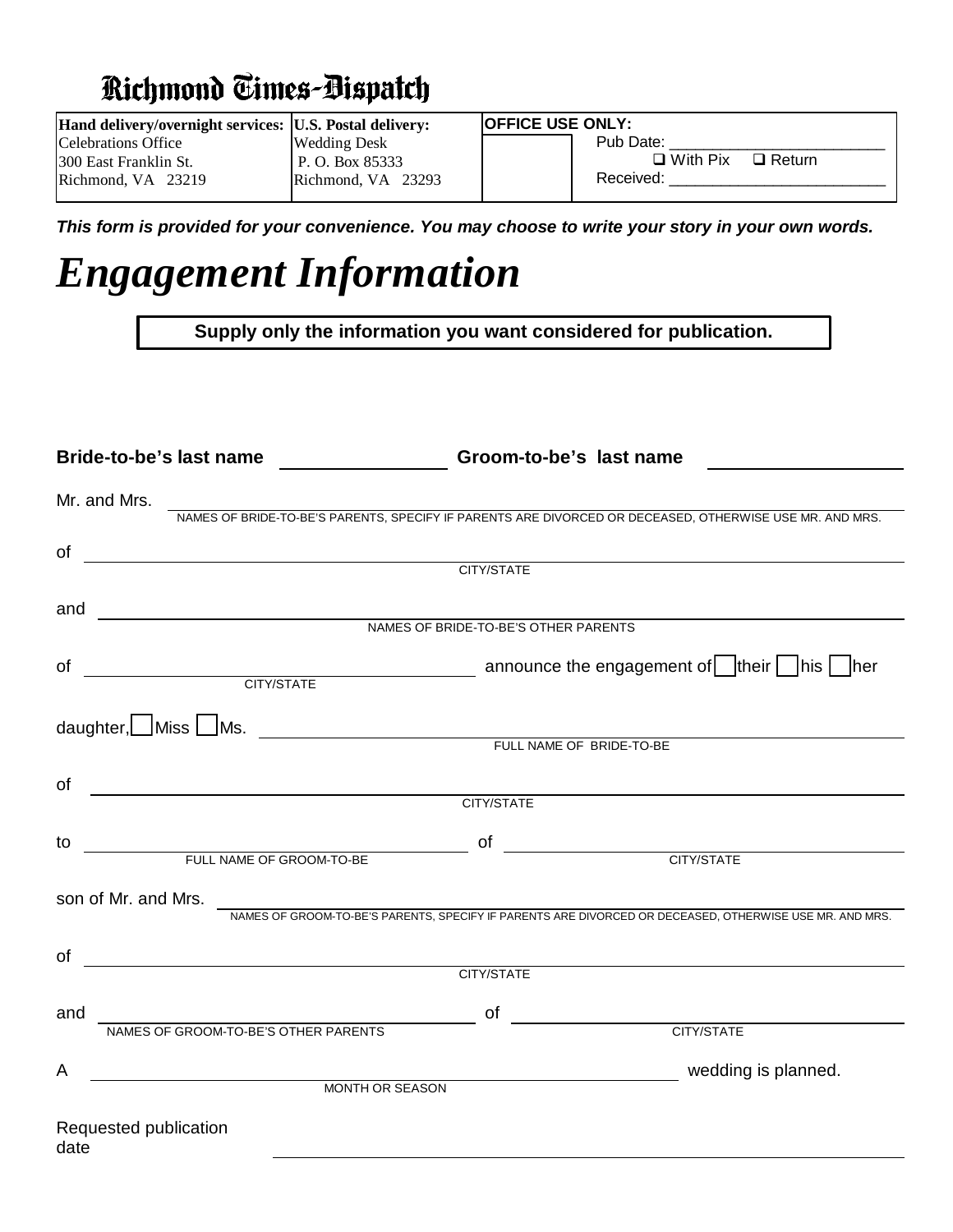## **FILL IN INFORMATION FOR PAID ANNOUNCEMENT:**

**Supply** *ONLY* **the information you wish published in the paper.** *Use an asterisk (\*) to indicate information that may be deleted if announcement is too long.* **Carefully indicate deceased persons with the word "late."**

| Bride-to-be's maternal grandparents                                                                                                                                                                                            |
|--------------------------------------------------------------------------------------------------------------------------------------------------------------------------------------------------------------------------------|
| of<br><u> 1989 - Andrea Stadt Britain, fransk politik (</u>                                                                                                                                                                    |
| CITY/STATE                                                                                                                                                                                                                     |
| Bride-to-be's paternal<br>grandparents                                                                                                                                                                                         |
| οf                                                                                                                                                                                                                             |
| CITY/STATE                                                                                                                                                                                                                     |
|                                                                                                                                                                                                                                |
| of $\overline{\phantom{a}}$                                                                                                                                                                                                    |
| CITY/STATE                                                                                                                                                                                                                     |
|                                                                                                                                                                                                                                |
| <u>CITY/STATE</u><br>of                                                                                                                                                                                                        |
|                                                                                                                                                                                                                                |
|                                                                                                                                                                                                                                |
| attends attended was graduated from<br><u> 1989 - Johann Barbara, martin amerikan basal dan berasal dan berasal dalam basal dalam basal dalam basal dala</u>                                                                   |
| and received a master's degree   doctorate   other certification (specify) ___________________________________                                                                                                                 |
|                                                                                                                                                                                                                                |
| She made her debut at the state of the state of the state of the state of the state of the state of the state of the state of the state of the state of the state of the state of the state of the state of the state of the s |
| Bride-to-be's employment/occupation, organizations,<br>etc.<br><u> 1989 - Johann Barbara, marka a shekara tsa 1989 - An tsa 1989 - An tsa 1989 - An tsa 1989 - An tsa 1989 - An</u>                                            |
|                                                                                                                                                                                                                                |
|                                                                                                                                                                                                                                |
| attends attended was graduated from                                                                                                                                                                                            |
| and received a $\Box$ master's degree $\Box$ doctorate $\Box$ other certification (specify)                                                                                                                                    |
| from                                                                                                                                                                                                                           |
| Groom-to-be's employment/occupation, organizations, etc.                                                                                                                                                                       |
|                                                                                                                                                                                                                                |
| Any special information/unusual aspects of engagement                                                                                                                                                                          |

Please fill out and sign the Authorization for Publication form enclosed in this packet so that your special occasion announcement will be processed as quickly and accurately as possible. Thank you.